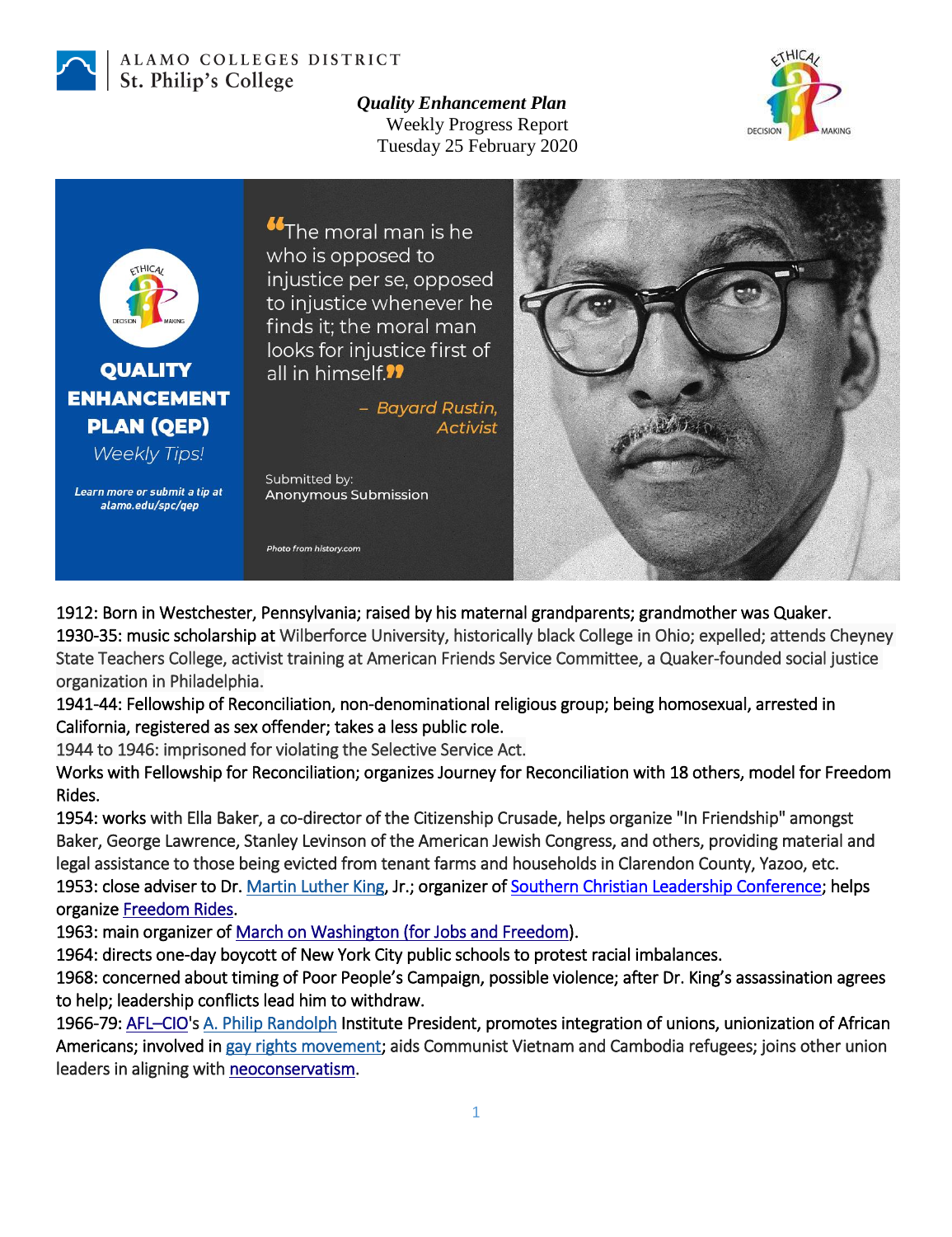1987: passes away while on humanitarian mission to Haiti; President Reagan posthumously praises him. 2013: posthumously receives the [Presidential Medal of Freedom.](https://www.britannica.com/topic/Presidential-Medal-of-Freedom)

2020: pardoned for his 1953 [conviction.](https://www.merriam-webster.com/dictionary/conviction)

"My activism did not spring from my being gay, or, for that matter, from my being black. Rather, it is rooted fundamentally in my Quaker upbringing and the values that were instilled in me by my grandparents who reared me."

<https://www.britannica.com/biography/Bayard-Rustin>; [https://en.wikipedia.org/wiki/Bayard\\_Rustin](https://en.wikipedia.org/wiki/Bayard_Rustin) ; [https://rediscovering-black-history.blogs.archives.gov/2016/08/16/bayard-rustin-the-inmate-that-the-prison](https://rediscovering-black-history.blogs.archives.gov/2016/08/16/bayard-rustin-the-inmate-that-the-prison-could-not-handle/)[could-not-handle/](https://rediscovering-black-history.blogs.archives.gov/2016/08/16/bayard-rustin-the-inmate-that-the-prison-could-not-handle/)

**Faculty-Student Best Practices sharing:** Academic Services Division, Wednesday 19 February, 9 am, CLR 301. Liz Castillo, David Kisel. 15 participants.

**Faculty-Student Best Practices sharing:** Applied Science & Technology, SW Campus Division, Thursday 20 February, 3 pm. Liz Castillo, David Kisel. 15 participants.

**Community awareness:** Dual Credit/Early College High School Annual Breakfast: Friday 21 February, Bowden Alumni Center, 8-12 pm. Liz Castillo, David Kisel. 75 participants.

**Faculty-Student Best Practices sharing:** Arts & Sciences Division, Friday 21 February, 10 am, SLC 115. David Kisel. 80 participants.

**Community awareness:** Health Information Technology Advisory. Friday 21 February, 2 pm, CHP 135. Heather McLachlan, Health Information Professional, Assistant Professor, Respiratory Care Professional, Masters in Health Administration (MHA), Registered Health Information Administrator (RHA). Liz Castillo, David Kisel. 8 participants, 2 via Zoom.

**APPE Conference:** Andrew Hill, Charlie Langston, Dr. Manzo.

## **Upcoming Tasks, Events, and Initiatives**

**Faculty-Student Best Practices sharing:** College Division, Friday 28 February, 1:30 pm, SLC 126.

**Student Engagement:** Respiratory Care Technology Program class. Friday, 6 March, TBD. Christian Baker, Director of Clinical Education; Master of Science in Management and Leadership (MSML), Registered Respiratory Therapist (RRT), Respiratory Care Professional (RCP). 41 students.

**Community awareness:** Invasive Cardiovascular Technology Advisory (ICVT). Thursday 12 March, 12-1 pm, CHP 337. Benjamin Ochoa, Program Director; Bachelors of Science in Health Care Technology; Registered Cardiovascular Invasive Specialist (RCIS), Registered Cardiac Sonographer (RCS), Fellow Alliance of Cardiovascular Professionals (FACVP).

**Faculty-Student Best Practices sharing:** Student Success Division, Friday 20 March, 9:00 am, TSC 216. **Community awareness:** "Start Seeing Diversity," Conference, hosted by the Jewish Community Center and Early Childhood and Family Studies, Friday 20 March, 10-1 pm, SLC atrium. **Community awareness:** Diagnostic Medical Sonography Advisory (DMSO). Friday 20 March, 2-3 pm, CHP 112. Yvette Senovsky, Doctor of Medicine (MD); American Registry of Diagnostic Medical Sonography (RDMS); Program Director.

**Faculty-Student Best Practices sharing:** Applied Science and Technology, MLK Campus Division, Monday 23 March, 1 pm. TBD.